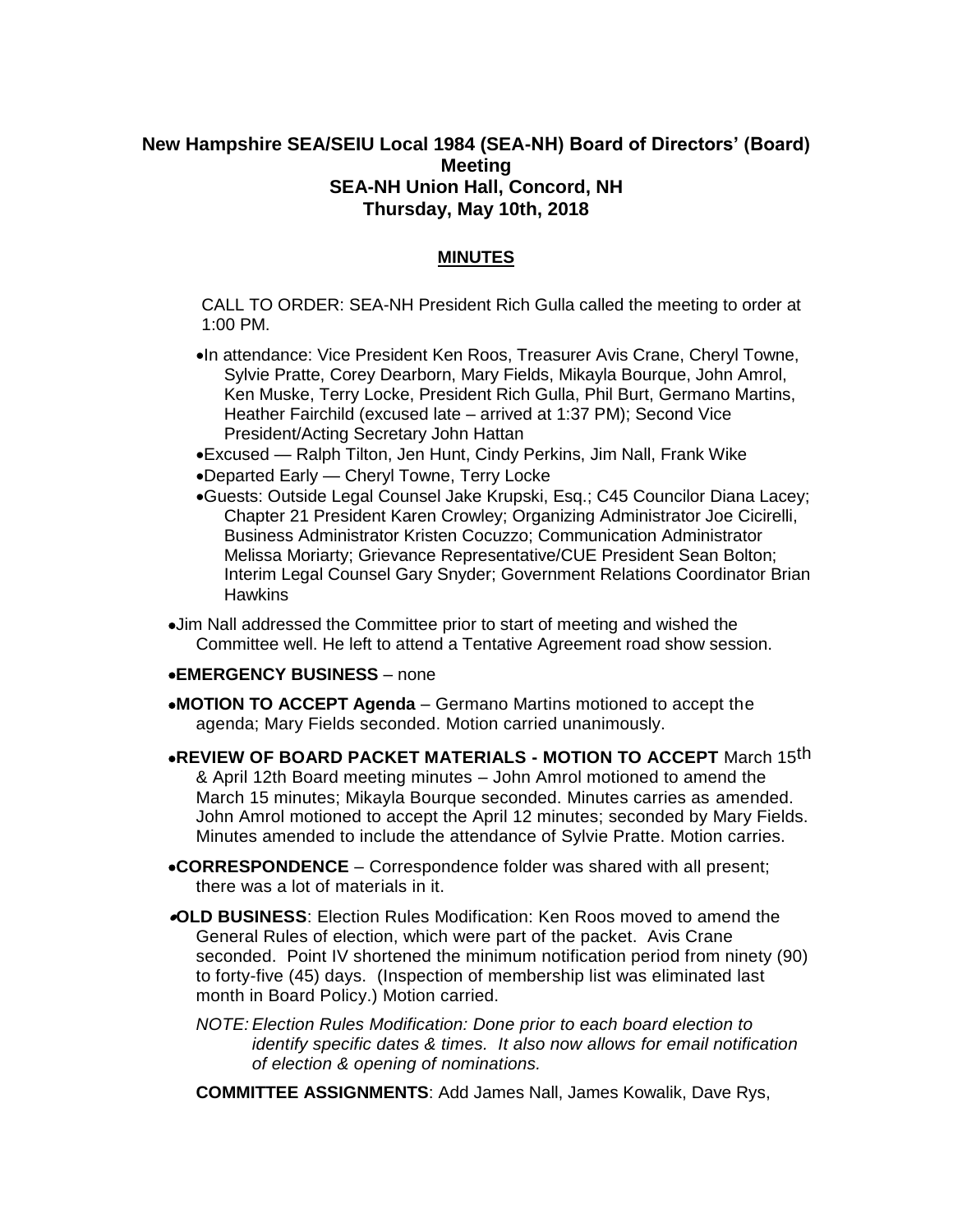Peter Brunette, Diana Richard, Kenneth Muske, Nancy Marchand, Leah McKenna, Traci Knierieman, Heather Fairchild, Betty Thomas, Alisa Druzba, Cheryl Cizewski, Lindsey Richard and Diana Lacey to Collective Bargaining Advisory Committee (CBAC). Remove Tina Kelley from Constitution and Bylaws. Cheryl Towne motioned to accept the recommendations. Corey Dearborn seconded. Motion carried.

- **President's Update** May Day Faith & Labor Rally report out rally had gone well. Walked around the State House. SEA-NH Is continuing to work with faith-based constituencies; for the most part has turned out to be a great thing.
- **Operation Santa Claus (OSC)** Rich Gulla had met with Betty Baker, members of the Operation Santa Claus Committee, and Finance Committee regarding Finance Committee's recommendation not to fund the OSC manager position. *NOTE: This was the only plan in place and without it OSC could not function this fiscal year*.
	- OSC will start meeting weekly. Rich stated he would be writing a letter seeking help from members. OSC members had had a lot of questions.
	- Rich explained to them about Janus. Rich felt they had a much better understanding of the Finance Committee's decision.
	- He stated he will meet with them again.
	- Stated he would provide data about hours worked by Staff last year and amount of checks.
	- Avis stated that it had been an emotional session and was hopeful that things would work out.
	- Phil Burt stated at the Board meeting where we had voted against funding the position, he felt it had not allowed members sufficient notice. Stated that in future he would not vote for something that members had not been given notice about.
	- Diana Lacey reminded the Board that the OSC is a separate Board and that the OSC Board must be given leave to weigh in on any Board decision which might affect it.
- **Executive Session** Cheryl Towne motioned to send the Board into Executive Session. John Amrol seconded. Motion carried. Executive session was initiated at 1:27 PM.
- Mary Fields motioned to come out of Executive session; seconded by many. Motion carried. Out of Executive Session at 1:56 PM.
- Cheryl Towne **motioned to limit member presentation to fifteen minutes**. Seconded by Mary Fields. Motion carried.
- Rich welcomed **Chapter 45 Councilor Diana Lacey** to address the Board regarding what had been going on between the Board and the Liquor Commission. Diana stated that she did not understand if what was going on was Board sanctioned.
	- She stated that the SEA-NH had known about these goings-on the past; had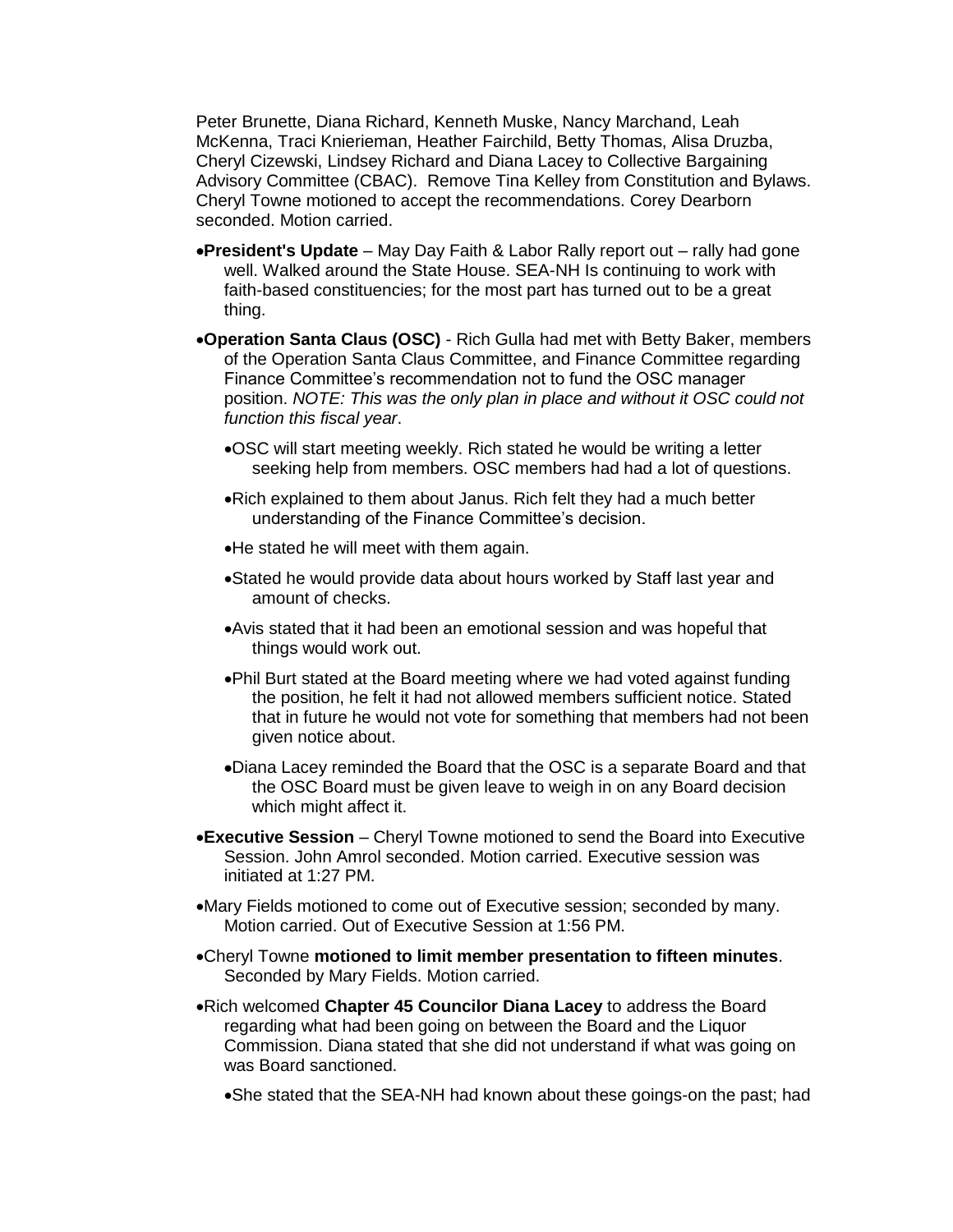formed an LMC to address these concerns. Then other issues had taken precedence.

- That, in the past, other options had been chosen to address specific member concerns regarding "bootlegging"; that in general Liquor Commission chapter 54 members' concerns could be best addressed through legislation, the LMC, etc.
- Diana cited a prior Liquor Commission LMC meeting minutes available off the Chapter page on the website.
- Diana Lacey stated she was concerned regarding the Board's agreement to spend \$10,000 to legally represent a member. Wanted to know why the Board recommended an outside legal firm. Wanted to know if it was a sanctioned role. Wanted to know how someone from SEA could get into the back room of a liquor store, which was not a place where the public were allowed.
	- Did the Board approve of SEA's role in the "sting" operation?
	- Did SEA follow legal protocol and why or why not?
	- Does the SEA plan to report out fully about these activities?
- She also asked if the State was filing an Unfair Labor Practice or grievance against the SEA-NH.
- John Amrol motioned that the Board go into **Executive Session**; seconded by Ken Muske. Motion carried. Board went to executive session at 2:17 PM.
- Corey Dearborn motioned that the Board leave Executive Session; seconded by Heather. Board out of Executive Session at 2:37 PM.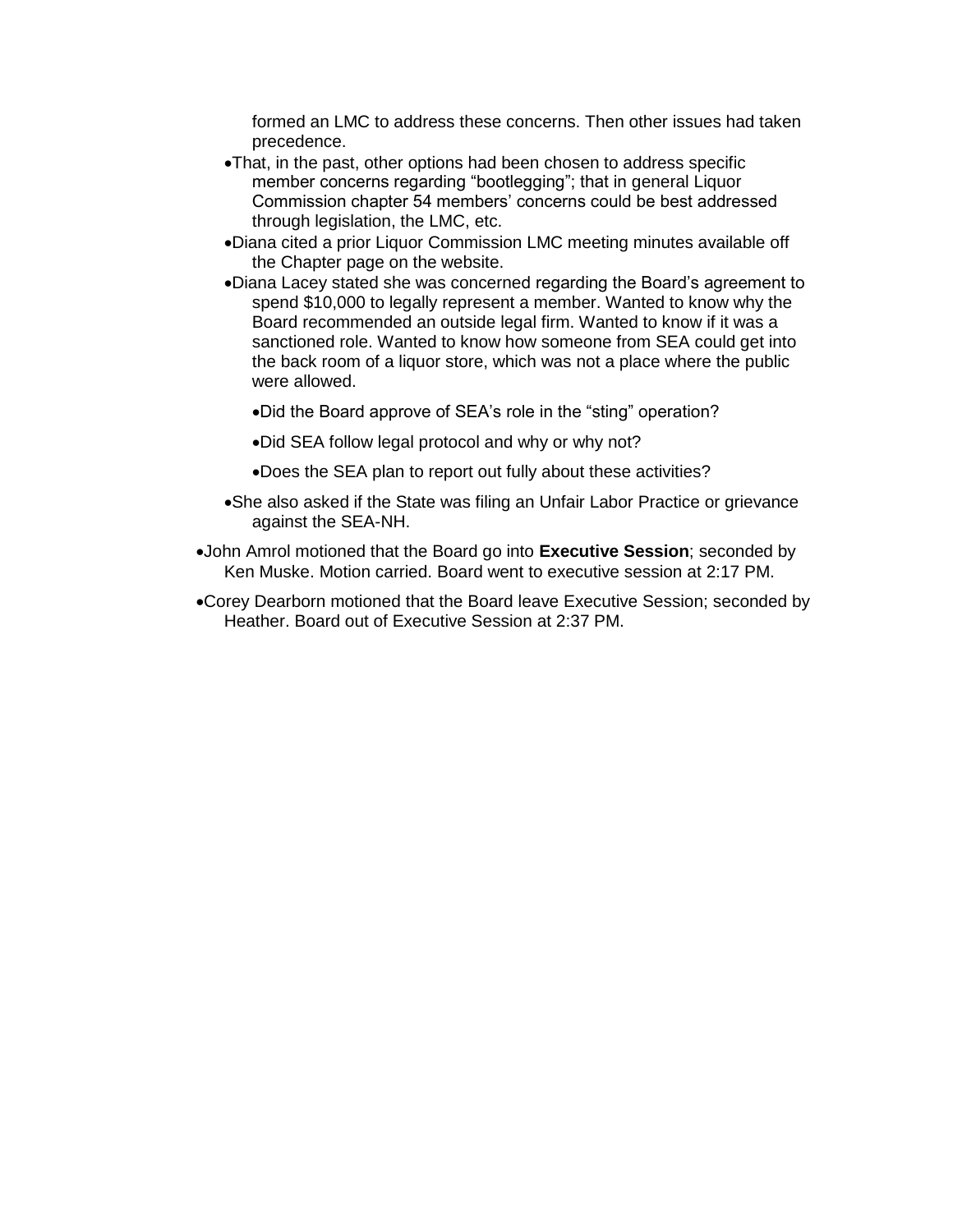- **Sununu Youth Services Center** The *Union Leader* newspaper reported that in 2016 two youth councilors, one of whom still works there, had had an altercation with a 14-year old juvenile.
	- John Hattan motioned that SEA-NH put out a solidarity statement about the positive role SYSC and its staff plays in the lives of the children that it serves. Seconded by Mary. Motion carries.
- **Chapter President's call** how is outreach going? Directors asked for assistance regarding their assigned Chapter presidents. Directors also requested that they be sent an agenda so they can talk about the meeting.
- **Thursday June 14 Council** volunteers for set up/clean up BBQ which was being staged by Chapter 1 on Thursday, June 14, the location of which was to be determined. Chapter 1 was asking for assistance. Setup would occur between 4:45 and 5 PM and there would be cleanup afterwards. Barbecue starts at 5:30 PM. Council starts at 7 PM. The IT committee suggests that the outdoor sites open up also in Keene and Portsmouth. Sylvie Pratte suggested that there be no remote access in Berlin at the June 14 council meeting.
- Saturday, Sept. 22, Rich asked that the Board host the **Fall Council** meeting up at the Berlin site. Ken Roos made the motion; Cheryl Towne seconded. Motion carried.
- **Janus readiness** Update- Post Card Program Rich shared a Postcard that is being sent out to talk about the upcoming Janus campaign.
- **Poor People's Campaign**, which was an initiative of the faith-based community to call attention to poverty – had reached out to the SEA-NH and asked the SEA-NH to help them with messaging about rally details, for instance, wanted members, etc., to follow the Poor People's Campaign on social media. SEIU supports this work and Rich shared a letter; that the SEIU would assist with any legal fees for those arrested due to their social work. John Amrol motioned that we support the poor people's Campaign; Avis seconded. Motion carried.
- **Ballot committee** Rich asked for a ballot committee to be Chapter 1 to count the TA ballots, as has been the practice in the past. Mary Fields motioned as such. Germano Martins seconded. Motion carried.
- **MOTION TO ACCEPT CONSENT AGENDA**: Avis moved to accept the consent agenda; seconded by Ken Muske. Motion carried. Within the consent agenda were the minutes of the Constitution & By-Laws Committee, Convention Arrangements Committee, the Treasurers Report, the Membership Report and Department Reports

## **COMMITTEE REPORTS**:

**Political Education, John Hattan** – stated that the Committee had interviewed Mark McKenzie, Mindi Messmer, Chris Pappas, and Maura Sullivan and probably would vote on whom to endorse at the next Committee meeting, Monday, May 14, 2018, at which time the Committee would also be meeting with Democratic gubernatorial candidate Steve Marchand. Monday, May 21, the Committee would be meeting with both Garth Corriveau and Gray